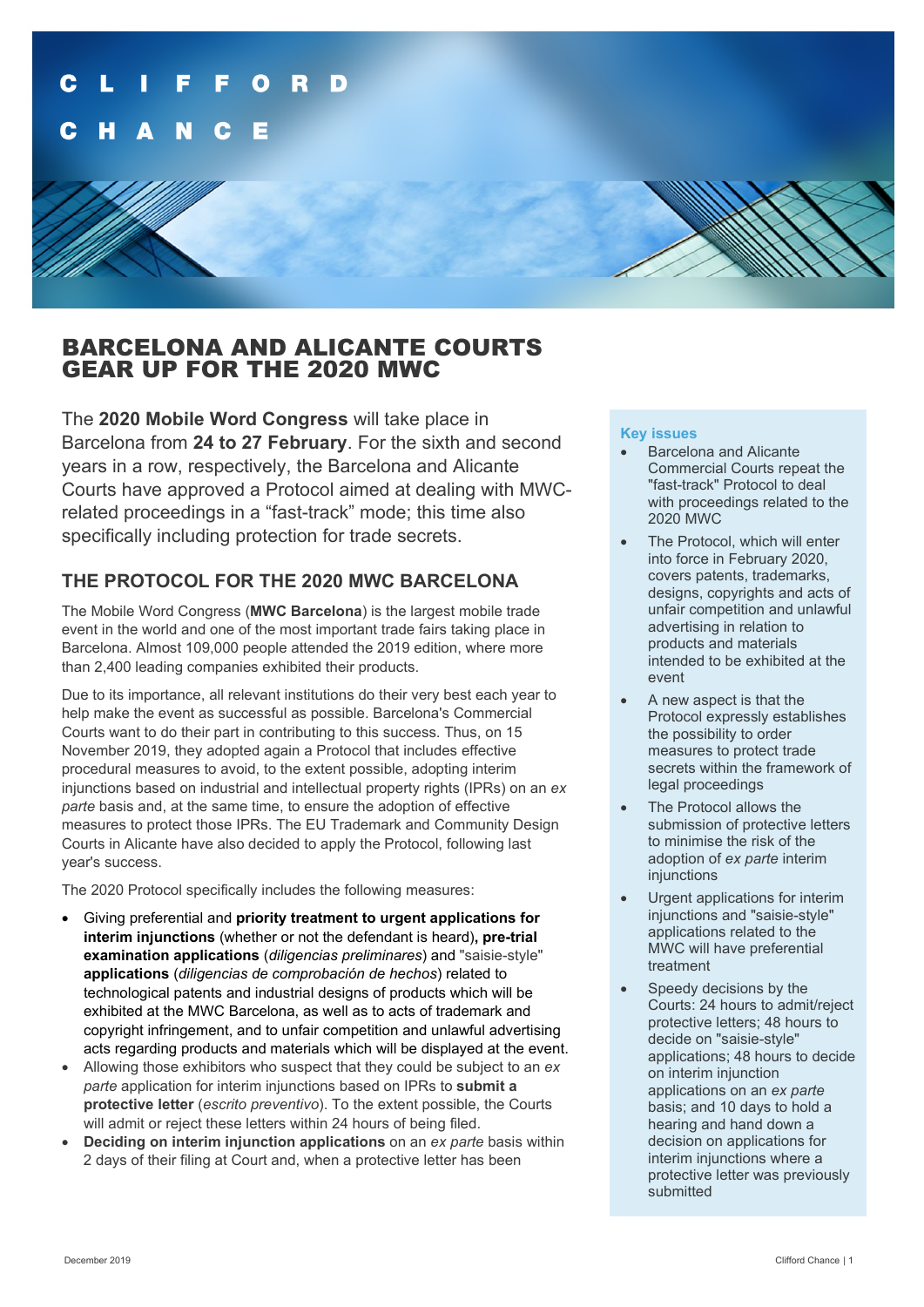### O R

### C H A N C E

previously filed, scheduling a hearing and handing down a decision within 10 days of its submission at Court. Also **deciding on both "saisie-style" applications**, which entail a surprise inspection and the possible seizure of devices and/or materials exhibited in the stand, **and pre-trial examination applications** within 2 days of their filing at Court.

- **Ordering** (*ex officio* or at a party's request) **any needed measures to protect trade secrets** in proceedings dealing with their violation, or in proceedings of any other kind in which they may need to be considered in order to resolve the case. This novel measure has been adopted in light of the new Spanish Trade Secrets Act and the Protocol that the Barcelona Courts recently approved, specifically dealing with the procedural protection of trade secrets.
- **Immediate enforcement** by the Barcelona Commercial Courts of the preliminary injunctions and/or urgent measures which, within the scope of their specific competence, the **EU Trademark and Community Designs Courts in Alicante** order, thus guaranteeing the rapidness and effectiveness of their decisions in relation to these specific IPRs.

### **THE EXPERIENCE OF OUR BARCELONA OFFICE: FAILING TO PLAN IS PLANNING TO FAIL, THUS IT IS KEY TO ALSO PREPARE LEGALLY FOR THE 2020 MWC**

The granting of interim injunctions on an *ex parte* basis is quite exceptional under Spanish law and they are only ordered when hearing the defendant could clearly jeopardise the applicant's position. This means that:

- **IPR holders must react quickly:** Based on our experience gained from previous editions of the MWC, the Barcelona Commercial Courts carefully consider whether the applicant has acted in good faith in order to assess the urgency of the case and decide whether to grant interim injunctions on an *ex parte* basis. In particular, they take into account the prior behaviour of the applicant and the speed with which it has reacted after becoming aware of the possible infringement and submitting the application. Thus, the Courts understand that, if at all feasible, the application for urgent interim injunctions must be submitted early enough so that it does not unreasonably prevent the defendant from being heard. In other words, the IPR holder who has had prior knowledge of the possible infringement (e.g. 3 months before the MWC) should not unreasonably refrain from filing the application until shortly before the MWC in order to create an artificial situation of urgency that could have been avoided simply by filing the application beforehand.
- **Protective letters make the granting of** *ex parte* **preliminary injunctions less likely:** From the defendant's perspective, the Barcelona Commercial Courts appreciate the filing of protective letters, since they enable them to know the arguments raised by the defendant before taking any decision regarding the interim injunction application and, if necessary, to quickly summons the defendant to an oral hearing.

Should you have any questions on this topic, please do not hesitate to contact us. We will be delighted to assist you in filing any interim injunctions application or protective letter or, if a Court Committee unfortunately visits your stand, to advise you on the best course of action, so that you may ensure that your attendance at the MWC Barcelona is a great success. Our Barcelona office has an experienced team of lawyers ready to help you.